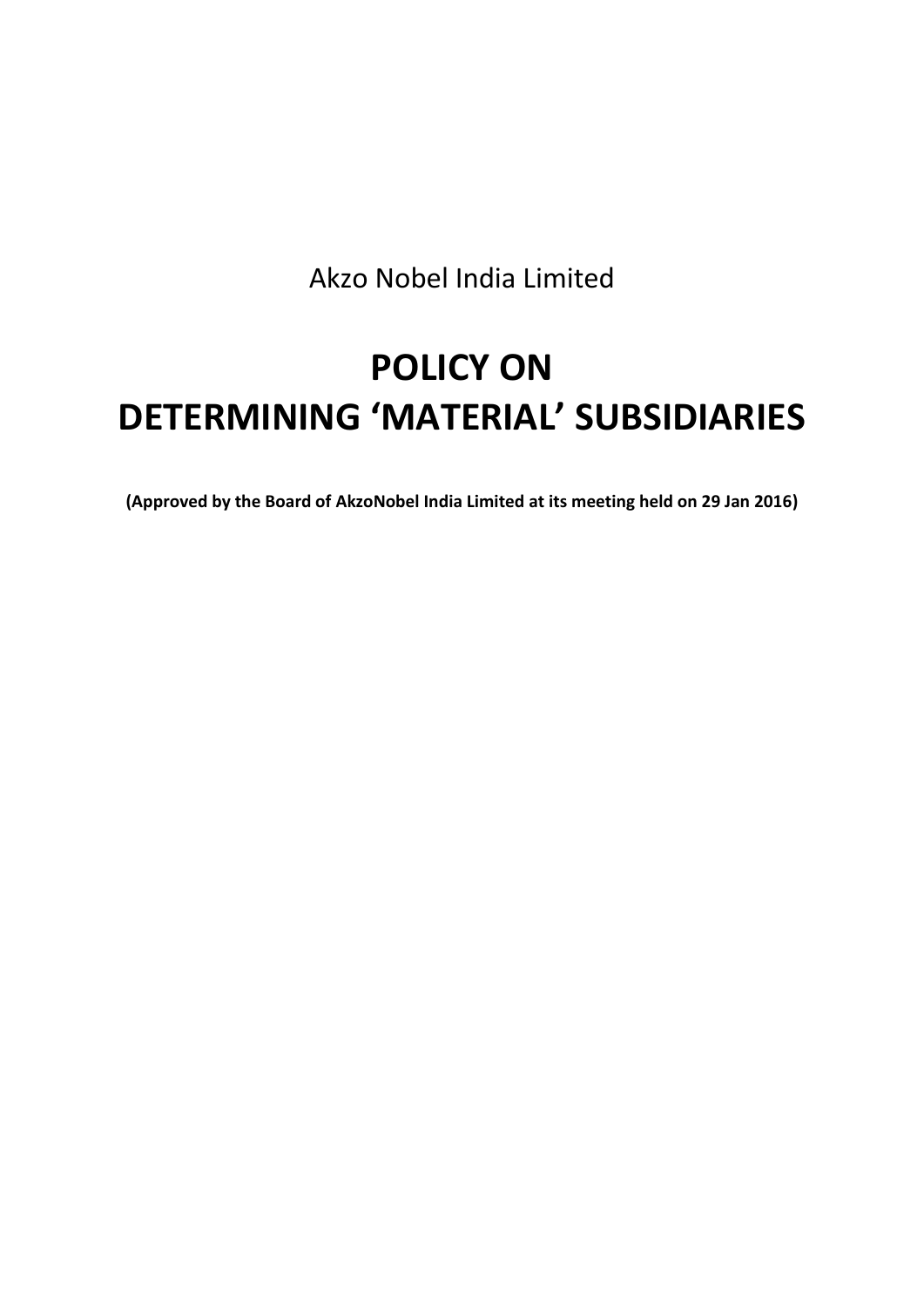# **Objective**

This policy shall be referred to determine the Material Subsidiaries of the Company and to provide the governance framework for such subsidiaries.

# **Applicability**

The policy shall be applicable on all 'material' subsidiaries of the Company.

## **Identification of 'material' subsidiary**

The Company shall consider a subsidiary as a 'material' subsidiary if it satisfies any of the following criteria:

- a. the investment of the Company in the Subsidiary exceeds twenty per cent (20%) of its consolidated net worth as per the audited balance sheet of the previous financial year; or
- b. the Subsidiary has generated twenty per cent (20%) of the consolidated income of the Company during the previous financial year.

Material non-listed Indian subsidiary shall mean an unlisted subsidiary, incorporated in India, whose income or net-worth (i.e. paid-up capital and free reserves) exceeds  $20\%$  of the consolidated income or net worth respectively, of the listed holding company and its subsidiaries in the immediately preceding financial year.

## **Governance Framework**

- The management of the Company shall monitor and ensure that as and when any of the subsidiary is determined as a 'material' subsidiary, the same shall be intimated to the Audit Committee.
- The Audit Committee of the Board of the company shall review the financial statements, in particular, the investments made by the unlisted Subsidiary Company.
- The minutes of the Board Meetings of the Unlisted Subsidiary/s shall be placed before the Board of the Company
- The management shall periodically bring to the attention of the Board of Directors of the Company, a statement of all Significant Transactions and Arrangements entered into by the unlisted subsidiary company.
- One Independent Director of the Company shall be a Director on the Board of the 'material' non-listed Indian subsidiary company.

## **Restriction on disposal of shares of 'material' subsidiary**

The Company shall not dispose of shares in its material subsidiary, which would reduce its shareholding (either on its own or together with other subsidiaries) to less than 50% or cease the exercise of control over the subsidiary without passing a Special Resolution at its AGM, except in such cases where divestment is under a scheme of arrangement, duly approved by a court/ Tribunal.